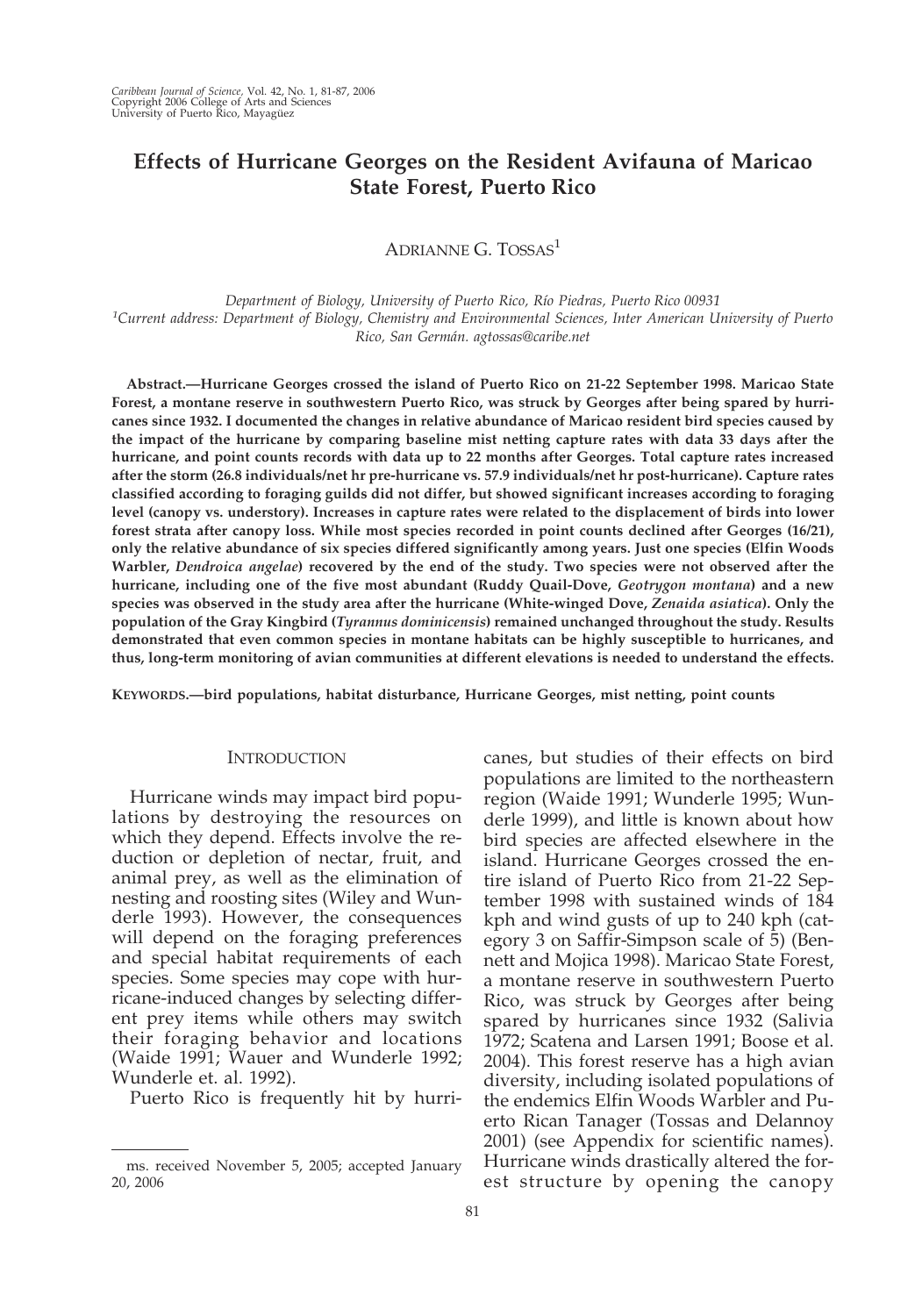through severe defoliation, tree uprooting, and stem and branch breakage (Tossas pers. obs.).

In this work I document the changes in relative abundance of resident bird species caused by the impact of Hurricane Georges in Maricao State Forest. Baseline capture rates are compared with data 33 days after the hurricane while point counts records are compared with data up to 22 months after the hurricane.

#### MATERIALS AND METHODS

### *Study area*

Maricao State Forest comprises 4,150 ha in the western part of the Cordillera Central of Puerto Rico. Elevations range from 150 to 875 m above sea level, but study sites were established near the reserve's headquarters from 650 to 750 m. Annual precipitation and temperature average 2,326 mm and 21.7°C, respectively. Three life zones are present in the forest: subtropical wet forest (65.2%), subtropical moist forest (32.9%), and the lower montane wet forest (1.9%) (Silander et al. 1986). Dominant tree species in Maricao include *Micropholis chrysophylloides, Terebraria resinosa, Linociera dominguensis, Homalium racemosum, Tabebuia schumanniana,* and *Eugenia stahlii* (Silander et al. 1986).

#### *Mist netting*

Relative bird abundance was estimated in Maricao State Forest before and after Hurricane Georges using mist nets. Nine 12.5 m nets (30 and 36 mm mesh) were placed continuously on a trail in the subtropical wet forest, at an elevation of 650 m. Baseline data were collected during a mist netting session done from 28-31 July 1998 for 198 net-hours. I conducted the posthurricane netting session from 25-27 October (33 days after the hurricane) in the same location for 103 net-hours. The nets were opened from dawn to noon in July but were closed before noon in the October session to avoid bird mortality due to the strong solar radiation caused by canopy loss. All captured individuals were marked with US Fish and Wildlife Service aluminum bands and released. Capture rates were calculated for each session by dividing the number of new individuals captured per species by the number of net-hours. Migratory and transient species were not considered for analysis because they were not present in the summer session.

## *Point counts*

Birds were also sampled with point counts before and after the hurricane along three trails, including the trail where the mist nets were placed. All trails were within the subtropical wet forest life zone and had similar floristic composition and vegetation structure. Point counts were conducted from February to July in each of three years ( $n = 75$  in 1998;  $n = 55$  in 1999; n = 57 in 2000). In each count, I stood in the center of the trail and during 10 min recorded all bird species seen or heard within a 25 m radius. On days with fair weather up to fifteen point counts were done in a single morning. Counts were not conducted on days with strong winds, thus causing variation in the total number of counts each year.

#### *Statistical analyses*

To determine the statistical significance of the post-hurricane change in the total mist net captures, I used a Wilcoxon's test for matched pairs, in which capture rates were compared for each species before and after the hurricane. I also tested the proportion of bird species captured in mist nets before and after the hurricane according to diet guilds and foraging level. For this analysis, I classified species as insectivore, omnivore, nectarivore, or frugivore, and as canopy or understory forager (see Table 1), following Waide (1996) and Wunderle (1995). Capture rates of species according to their foraging level and diet category before and after the hurricane were compared with a row x column test of independence using a G-statistic. The number of individuals detected in point counts was normalized with a logarithmic transformation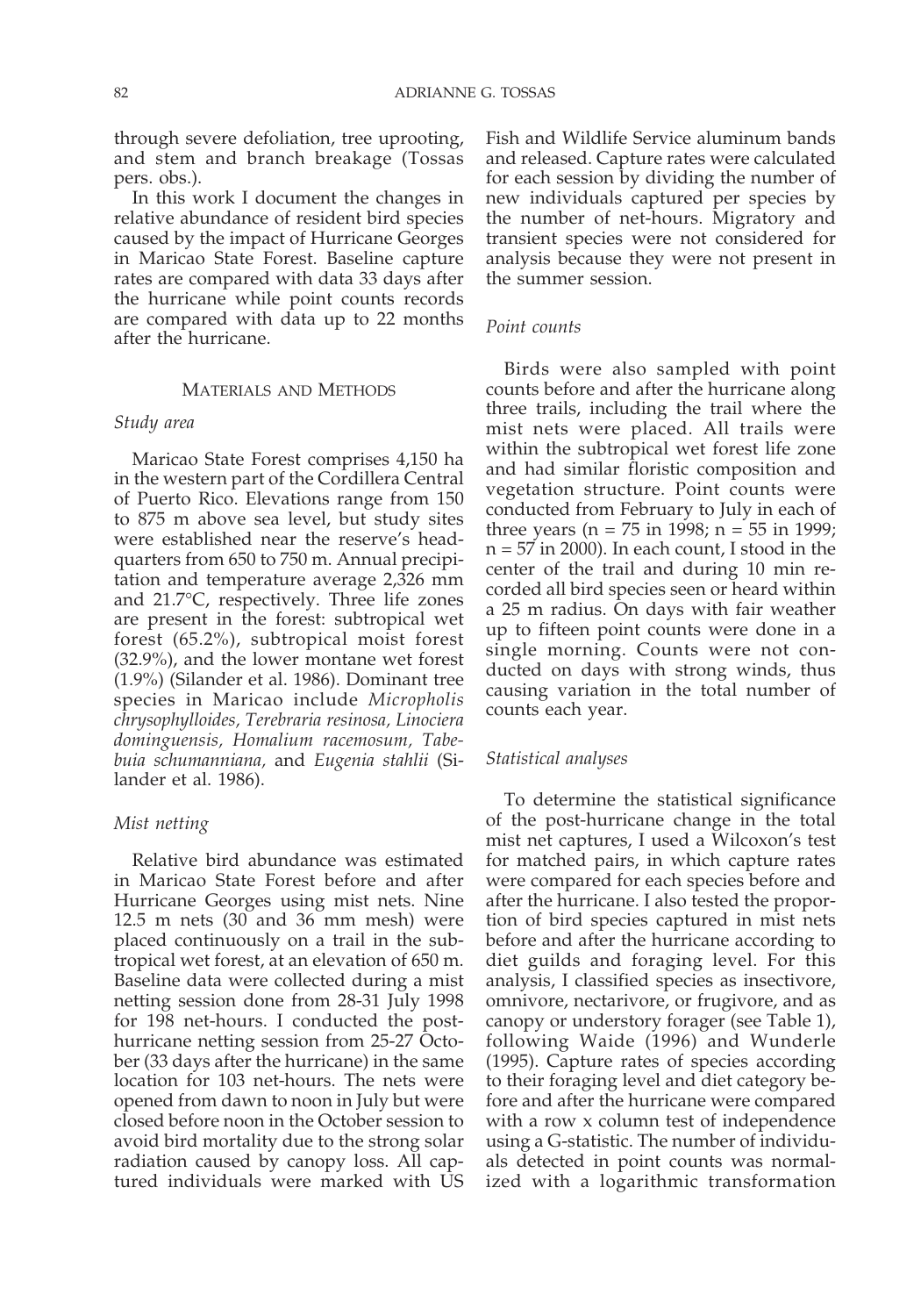(value  $x + 1$ ) and the means were compared among the three study years with a oneway ANOVA. Statistical tests followed Sokal and Rohlf (1981) and were performed in SPSS 13.0 for Windows (SPSS 2004).

#### **RESULTS**

### *Mist netting*

Total capture rate for 17 species significantly increased (Wilcoxon's  $T = 36$ ,  $p =$ 0.004) after Hurricane Georges (Table 1). I captured 53 individuals of 13 species before the hurricane and 73 individuals of 15 species after. Three species captured in July were not captured in October (Elfin Woods Warbler, Black-faced Grassquit, Puerto Rican Pewee). Five species captured after the hurricane were not captured previously (Greater Antillean Oriole, Gray Kingbird, Puerto Rican Woodpecker, Puerto Rican Lizard-Cuckoo and Green Mango).

Five species accounted for more than 70% of the net captures, but common species differed before and after the hurricane.

The five most frequently captured species before Georges were the Puerto Rican Bullfinch (18.9%), Bananaquit (15.1%), Red-legged Thrush (15.1%), Puerto Rican Vireo (13.2%) and Ruddy Quail-Dove (9.4%). In the post-hurricane netting session almost one third of all captures were individuals of the Bananaquit (31.5%), followed by Puerto Rican Spindalis (16.4%), Puerto Rican Tanager (12.3%), Puerto Rican Bullfinch (11%) and Puerto Rican Vireo  $(6.9\%)$ .

According to diet, omnivores were the most frequently captured birds before the hurricane, but were replaced by nectarivores after Georges. Although capture rates of all diet guilds increased after the hurricane (Fig. 1a), the proportional representation of the guilds did not differ significantly after the storm (row x column test of independence,  $G = 3.14$ ,  $p = 0.37$ ). However, the proportion of canopy-forager captures significantly increased after the hurricane relative to the proportion of understory-forager captures ( $G = 5.05$ ,  $p =$ 0.024) (Fig 1b).

TABLE 1. Capture rates (number of individuals capture/100 net hours) and proportion of sample of bird species in Maricao State Forest before (July 1998) and after (October 1998) Hurricane Georges with data on diet and foraging location.

|                              |                                         | Capture Rate               |                        |
|------------------------------|-----------------------------------------|----------------------------|------------------------|
| Species                      | Diet and foraging location <sup>1</sup> | Before<br>$(\%$ of sample) | After<br>(% of sample) |
| Ruddy Quail-Dove             | F, U                                    | 2.5(9.4)                   | 0.8(1.4)               |
| Puerto Rican Lizard-Cuckoo   | I, C                                    | $\Omega$                   | 0.8(1.4)               |
| Green Mango                  | N, C                                    | $\Omega$                   | 2.4(4.1)               |
| Puerto Rican Emerald         | N, U                                    | 1.0(3.8)                   | 0.8(1.4)               |
| Puerto Rican Tody            | I, C                                    | 1.0(3.8)                   | 3.2(5.5)               |
| Puerto Rican Woodpecker      | O, C                                    | $\Omega$                   | 0.8(1.4)               |
| Puerto Rican Pewee           | I, U                                    | 0.5(1.9)                   | $\Omega$               |
| Gray Kingbird                | I, C                                    | $\Omega$                   | 0.8(1.4)               |
| Puerto Rican Vireo           | I, C                                    | 3.5(13.2)                  | 4.0(6.8)               |
| Red-legged Thrush            | O, C                                    | 4.0(15.1)                  | 1.6(2.7)               |
| Elfin Woods Warbler          | I, C                                    | 0.5(1.9)                   | 0                      |
| Bananaquit                   | N, C                                    | 4.0(15.1)                  | 18.3(31.5)             |
| Puerto Rican Tanager         | O, C                                    | 2.0(7.5)                   | 7.1(12.3)              |
| Puerto Rican Spindalis       | F, C                                    | 2.0(7.5)                   | 9.5(16.4)              |
| <b>Black-faced Grassquit</b> | F, U                                    | 0.5(1.9)                   | $\Omega$               |
| Puerto Rican Bullfinch       | F, C                                    | 5.1(18.9)                  | 6.3(11.0)              |
| Greater Antillean Oriole     | I, C                                    | $\Omega$                   | 1.6(2.7)               |
| Total capture rate           |                                         | 26.8                       | 57.9                   |
| Total birds captured         |                                         | 53                         | 73                     |

<sup>1</sup>I = insectivore, O = omnivore, N = nectarivore, F = frugivore, U = understory, C = canopy.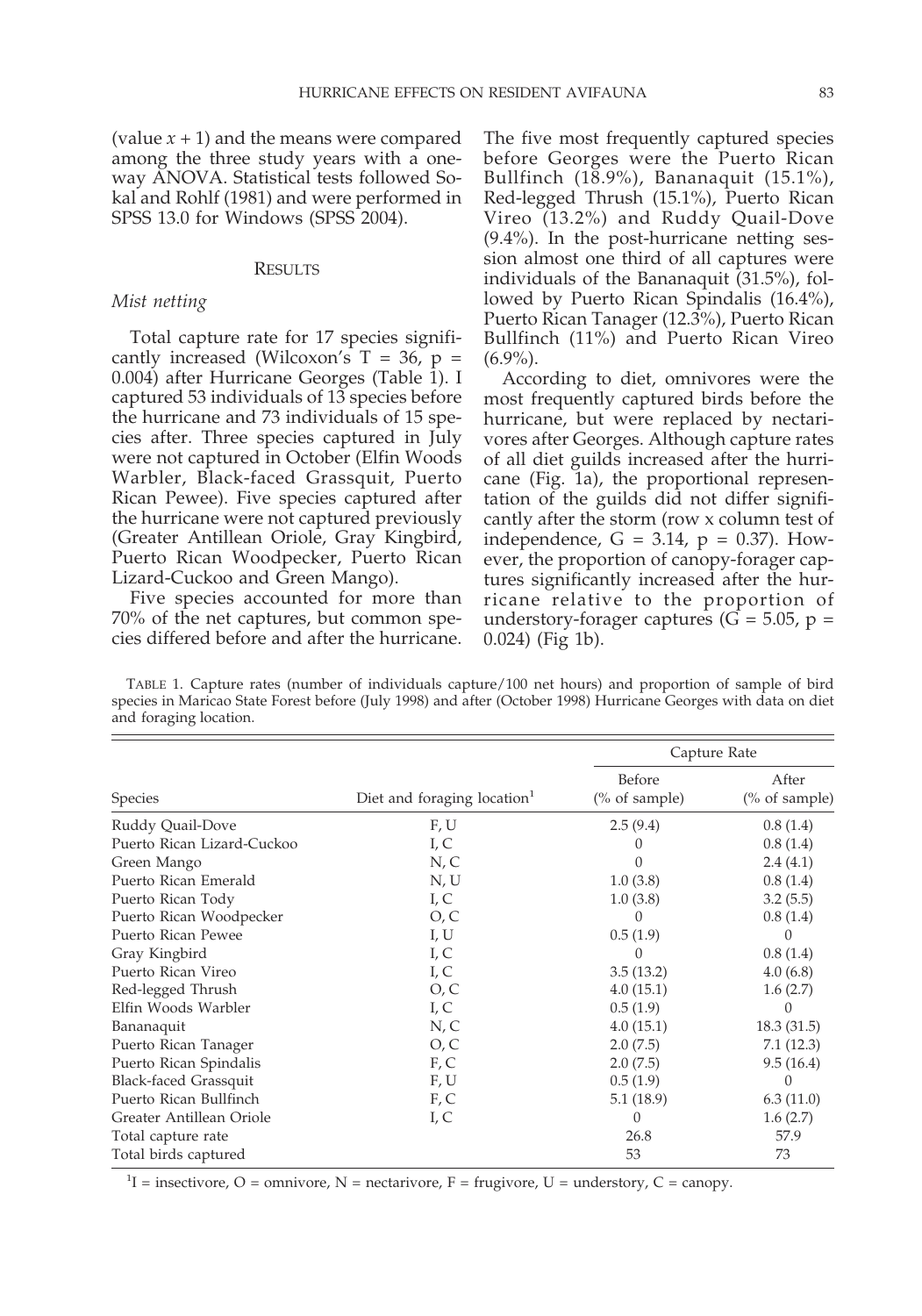

FIG. 1. Capture rate of bird species in Maricao State Forest before (July 1998) and after (October 1998) Hurricane Georges according to (a) foraging guilds, and (b) foraging level.

## *Point counts*

While most species recorded in point counts declined after the hurricane (16/21), only the relative abundance of six species differed significantly among years (Table 2). Of these, only the population of the Elfin Woods Warbler returned to pre-hurricane levels by 2000. Two species disappeared, the Ruddy Quail-Dove and Antillean Euphonia, and a new species was observed in the study area after the hurricane, the White-winged Dove. Only the population of the Gray Kingbird remained unchanged among the three years.

## **DISCUSSION**

Maricao State Forest provides important habitat for a diverse assemblage of avian species. Seventy-three species in 26 families have been reported in this forest reserve (Tossas and Delannoy 2001), including 13 of the 17 species endemic to Puerto Rico. Twenty-three species of breeding residents were reported in the present study. Based on data from mist netting captures and

point counts, all species showed fluctuations in their relative abundance following the passage of Hurricane Georges; the exception the Gray Kingbird. The kingbird is a species of forest edges and gaps thus was not affected by the main hurricane effect, canopy opening. However, even though their abundance remained unchanged, kingbirds appeared to forage closer to the ground as suggested by captures in the mist nets only after the storm. Twelve other species of canopy foragers were captured in the understory after the hurricane. Of these species, four were only captured in the nets after the hurricane, while the other eight species were more commonly captured in the nets after the hurricane. Overall, canopy-dwelling species were captured 2.3 times more frequently after than before the storm.

Only two canopy species, the frugivorous Red-legged Thrush and insectivorous Elfin Woods Warbler, declined in capture rates after Georges. Nevertheless, data from point count surveys showed that by 2000, the warbler had recovered to prehurricane population levels. The initial decline and subsequent recovery of the Elfin Woods Warbler may be attributable to the initial post-hurricane loss of foraging substrate (i.e., leaves), for arthropod gleaning and subsequent foliage re-growth. It is possible that the warblers abandoned defoliated sites immediately after the hurricane and shifted to protected patches with adequate foraging substrate and prey until the defoliated sites recovered. Movement from heavily damaged sites into protected areas is a frequently observed posthurricane bird response (Wiley and Wunderle 1993), particularly since strong winds often result in the creation of a mosaic of sites showing different levels of disturbance even within the same forest (Wunderle et al. 1992; Wunderle 1995).

Other species that depend on fruits or seeds for their subsistence showed population declines as well (Scaly-naped Pigeon, Ruddy Quail-Dove, Puerto Rican Spindalis, Puerto Rican Bullfinch, Antillean Euphonia, Black-faced Grassquit). Of these, the quail-dove and euphonia were not reported again in point counts conducted in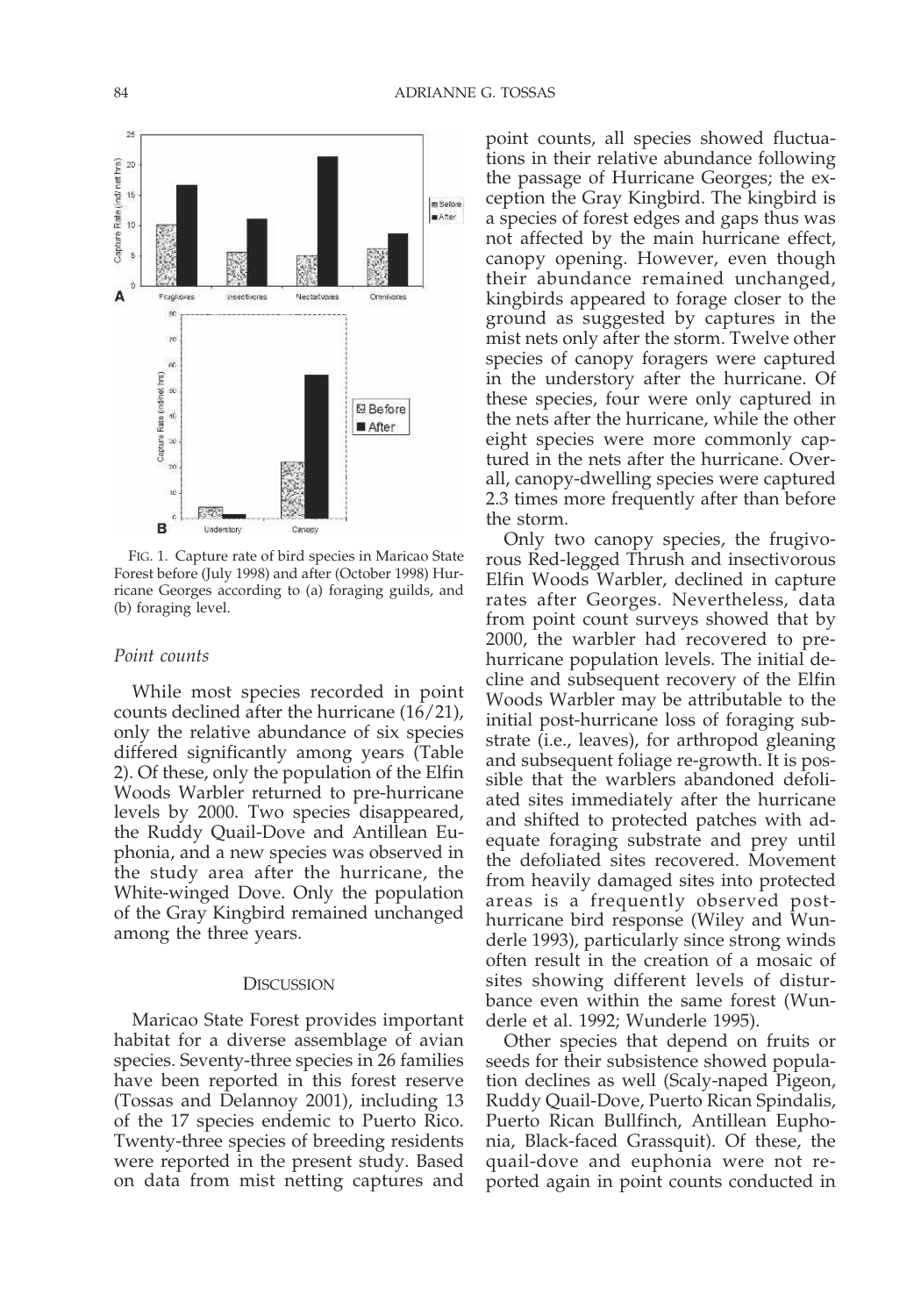|  | v | ×<br>۰.<br>I |
|--|---|--------------|
|  |   |              |

|                            | Mean $\pm$ SE (% of sample) |                        |                        |  |
|----------------------------|-----------------------------|------------------------|------------------------|--|
| Species                    | 1998                        | 1999                   | 2000                   |  |
| Scaly-naped Pigeon         | $0.24 \pm 0.08$ (4.5)       | $0.11 \pm 0.05$ (3.7)  | $0.09 \pm 0.04$ (2.2)  |  |
| White-winged Dove          |                             |                        | $0.02 \pm 0.02$ (0.4)  |  |
| Ruddy Quail-Dove*          | $0.15 \pm 0.05$ (2.7)       |                        |                        |  |
| Puerto Rican Lizard-Cuckoo | $0.01 \pm 0.01$ (0.2)       | $0.04 \pm 0.03$ (1.2)  |                        |  |
| Green Mango                | $0.08 \pm 0.03$ (1.5)       | $0.16 \pm 0.05$ (5.5)  | $0.25 \pm 0.07$ (6.1)  |  |
| Puerto Rican Emerald       | $0.32 \pm 0.06$ (6.0)       | $0.20 \pm 0.07$ (6.7)  | $0.44 \pm 0.09$ (10.9) |  |
| Puerto Rican Tody*         | $0.79 \pm 0.09$ (14.7)      | $0.42 \pm 0.09$ (14.0) | $0.37 \pm 0.09$ (9.1)  |  |
| Puerto Rican Woodpecker    | $0.11 \pm 0.05$ (2.0)       | $\Omega$               | $0.02 \pm 0.02$ (0.4)  |  |
| Puerto Rican Pewee         | $0.15 \pm 0.05$ (2.7)       | $0.02 \pm 0.02$ (0.6)  | $0.09 \pm 0.05$ (2.2)  |  |
| Gray Kingbird              | $0.04 \pm 0.02$ (0.7)       | $0.04 \pm 0.04$ (1.2)  | $0.04 \pm 0.04$ (0.9)  |  |
| Puerto Rican Vireo         | $0.39 \pm 0.07$ (7.2)       | $0.25 \pm 0.06$ (8.5)  | $0.12 \pm 0.04$ (3.0)  |  |
| Black-whiskered Vireo      | $0.19 \pm 0.05$ (3.5)       | $0.05 \pm 0.03$ (1.8)  | $0.05 \pm 0.05$ (1.3)  |  |
| Red-legged Thrush*         | $0.19 \pm 0.05$ (3.5)       | $0.07 \pm 0.04$ (2.4)  | $0.05 \pm 0.03$ (1.3)  |  |
| Pearly-eyed Thrasher       |                             | $0.02 \pm 0.02$ (0.61) |                        |  |
| Elfin Woods Warbler*       | $0.24 \pm 0.07$ (4.5)       | $0.04 \pm 0.03$ (1.2)  | $0.28 \pm 0.09$ (7.0)  |  |
| Adelaide's Warbler         | $0.15 \pm 0.05$ (2.7)       | $0.04 \pm 0.03$ (1.2)  | $0.07 \pm 0.06$ (1.7)  |  |
| Bananaquit                 | $0.91 \pm 0.08$ (16.9)      | $1.00 \pm 0.12$ (33.5) | $1.14 \pm 0.13$ (28.3) |  |
| Puerto Rican Tanager       | $0.67 \pm 0.10$ (12.4)      | $0.35 \pm 0.10$ (11.6) | $0.58 \pm 0.11$ (14.3) |  |
| Puerto Rican Spindalis*    | $0.25 \pm 0.06$ (4.7)       | $0.05 \pm 0.03$ (1.8)  | $0.09 \pm 0.04$ (2.2)  |  |
| Antillean Euphonia         | $0.03 \pm 0.03$ (0.5)       |                        |                        |  |
| Black-faced Grassquit      | $0.04 \pm 0.03$ (0.7)       |                        | $0.07 \pm 0.05$ (1.7)  |  |
| Puerto Rican Bullfinch*    | $0.39 \pm 0.07$ (7.2)       | $0.11 \pm 0.04$ (3.7)  | $0.21 \pm 0.07$ (5.2)  |  |
| Greater Antillean Oriole   | O                           | $\Omega$               | $0.07 \pm 0.06$ (1.74) |  |
| Total birds recorded       | 402                         | 164                    | 230                    |  |
| Number of point counts     | 75                          | 55                     | 57                     |  |

TABLE 2. Mean number of individuals recorded per point count  $\pm$  SE, and proportion of sample (percentage within parenthesis) of bird species in Maricao State Forest before (1998) and after Hurricane Georges (1999; 2000). The relative abundance of each species was compared among years with an analysis of variance.

 $*$ p < 0.05

1999 and 2000. These species may have dispersed in search of appropriate habitat outside the forest reserve, as occurred with strict frugivores in Jamaica after the passage of Hurricane Gilbert (Wunderle et al. 1992). In contrast, the Puerto Rican Tanager, a frugivore that complements its diet with a high proportion of invertebrate prey (Waide 1996), was able to rapidly increase its abundance after an initial post-hurricane decline.

The Ruddy Quail-Dove was probably the species most affected by the hurricane. After being one the five most abundant species captured in mist nets before Hurricane Georges, only one quail-dove was mist netted in Maricao afterwards, but its weight was below the mean for the species (98 g vs. 137.5 g, n = 3 in July 1998, Tossas unpubl. data), suggesting difficulty in finding sufficient food resources. Previous studies have indicated that *Geotrygon* spp. are especially susceptible to post-hurricane declines. In the El Verde rain forest in northeastern Puerto Rico, Ruddy Quail-Doves disappeared for over a year and a half following defoliation by Hurricane Hugo (Wunderle 1995). Similarly, Bridled Quail-Doves (*G. mystacea*) disappeared from a moist forest patch on St. Croix following defoliation by the same hurricane (Wauer and Wunderle 1992).

Point count surveys show declines in insectivorous species (Puerto Rican Woodpecker, Black-whiskered Vireo, Puerto Rican Vireo, Puerto Rican Pewee), including significant declines for the Puerto Rican Tody. Since previous studies have shown that the insectivorous guild is the less affected by hurricanes (Wiley and Wunderle 1993; Wunderle et al. 1992), their decline may have been caused by habitat changes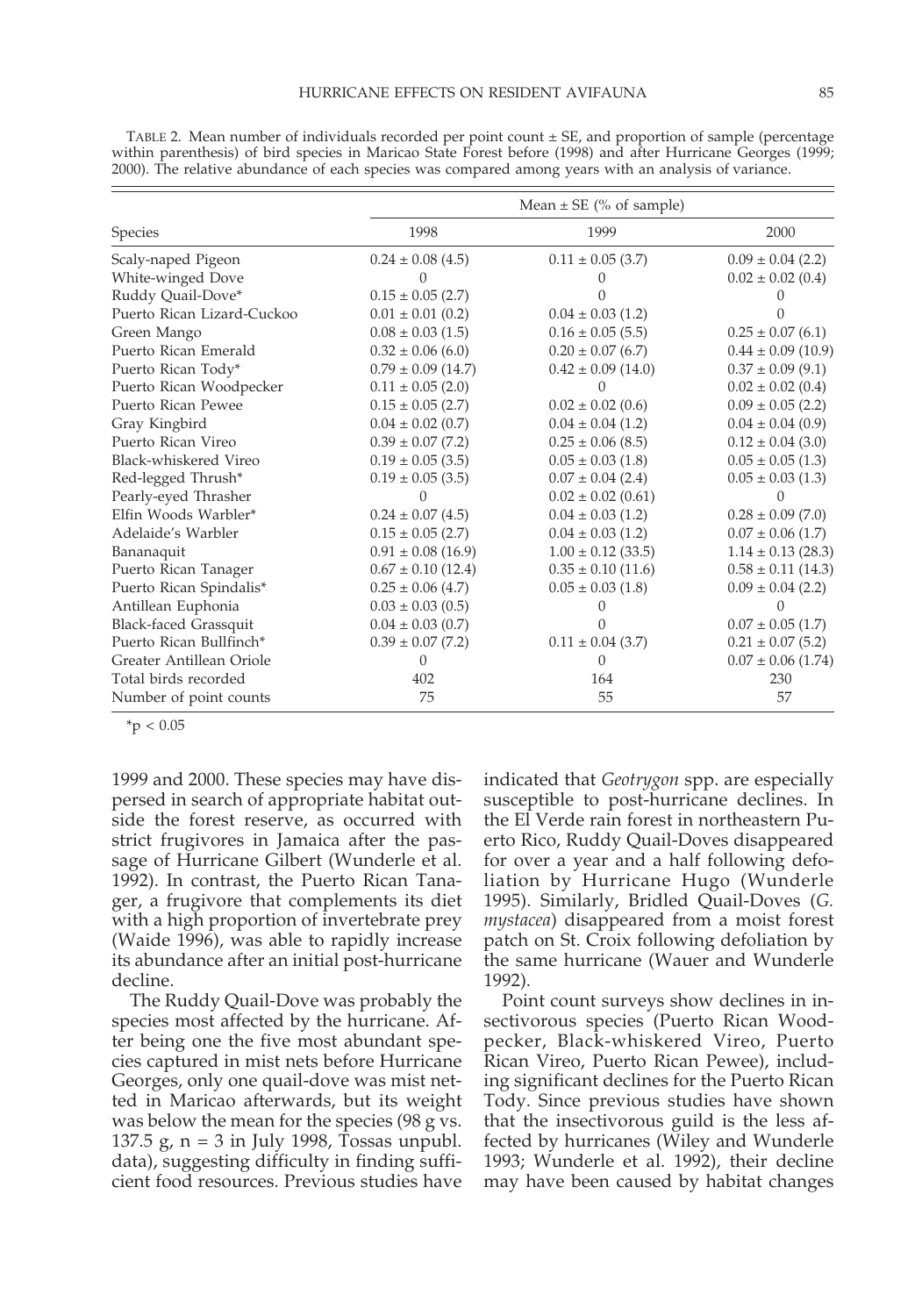rather than to lack of prey. Habitat characteristics, such as microclimate or availability of foraging substrates (i.e., trunks, branches, foliage), may have been altered as a result of the canopy opening.

One of the species reported in this study, the White-winged Dove, was first found in Maricao State Forest five months following Hurricane Georges (Tossas and Delannoy 2001). This granivorous species prefers scrubland habitats and pastures interspersed with trees in coastal and urban areas (Raffaele et al. 1998). Previous to Georges it was only found in disturbed habitats around the forest reserve. It appears that forest structure changes caused by Hurricane Georges benefited this species. Similarly, in El Verde the seed-eating Black-faced Grassquit was only captured in mist nets after Hurricane Hugo following an invasion of grasses in forest gaps (Waide 1991).

According to Wunderle (1995), capture rates in El Verde returned to baseline levels within 198 days and point count detections showed no overall increases or decreases after Hurricane Hugo. However, in the present study the relative abundance of most bird species recorded in point count surveys (17/21 species, excluding two new species reported after the hurricane) were not recovered 22 months after the hurricane. Dissimilarities in recovery between the two sites could be related to stronger physical properties of Hurricane Georges or to the fact that Maricao was spared by hurricanes for several decades. Alternatively, the Maricao study area, being over 200 m higher than El Verde, could have gone through a slower recovery process characteristic of forests at high elevations (Weaver 1986) thus affecting its associated bird species. In Jamaica, Wunderle et al. (1992) found that new leaves were produced just several weeks after the passage of Hurricane Gilbert in lowland habitats in contrast to montane habitats which were still defoliated four months later. The authors also found that bird populations in montane habitats suffered more severe hurricane impacts than in the lowlands.

The slow recovery rates of Maricao's avifauna and the disappearance or population

declines of some of its common species after the passage of Hurricane Georges suggest that montane populations are highly vulnerable to these natural phenomena. While monitoring of the avian community is needed to understand the long-term consequences, particularly to species depending on plant resources, like nectar, fruits, or seeds, future work should also focus on hurricane effects related to elevation differences.

*Acknowledgments.—*I want to thank the personnel of the Department of Natural and Environmental Resources in Maricao State Forest, and their management officer Adrián Muñiz, for opening the trails promptly after the hurricane to allow me to put up mist nets. I am grateful to Luis A. Muñiz Campos and Beatriz Hernández for their help in the field, and to Dimaris Acosta, Tomás Carlo, Joseph M. Wunderle, Jr., Richard T. Holmes and two anonymous reviewers for comments to improve the manuscript. Funding for this project was provided by the National Science Foundation under grant number HRD-9817642.

#### LITERATURE CITED

- Bennett, S. P., and R. Mojica. 1998. Hurricane Georges preliminary storm report. National Weather Service, San Juan, Puerto Rico.
- Boose, E. R., M. I. Serrano, and D. R. Foster. 2004. Landscape and regional impacts of hurricanes in Puerto Rico. *Ecol. Monog*. 74:335-352.
- Raffaele, H., J. Wiley, O. Garrido, A. Keith, and J. Raffaele. 1998. *A guide to the birds of the West Indies.* New Jersey: Princeton Univ. Press.
- Salivia, L. A. 1972. *Historia de los temporales de Puerto Rico y las Antillas, 1492-1970*. Río Piedras, Puerto Rico: Editorial Edil, Universidad de Puerto Rico.
- Scatena, F. N., and M. C. Larsen. 1991. Physical aspects of Hurricane Hugo in Puerto Rico. *Biotropica* 23: 317-323.
- Silander, S., H. Gil de Rubio, M. Miranda, and M. Vásquez. 1986. Compendio Enciclopédico de los Recursos Naturales de Puerto Rico: Los Bosques de Puerto Rico. 10:210-236.
- Sokal, R. R., and F. J. Rohlf. 1981. *Biometry: The principles and practice of statistics in biological research,* 2<sup>nd</sup> ed. New York: W. H. Freeman and Co.
- SPSS. 2004. *SPSS Base 13.0 User's Guide*. SPSS Inc., Chicago, Illinois.
- Tossas, A. G., and C. A. Delannoy. 2001. Status, abun-